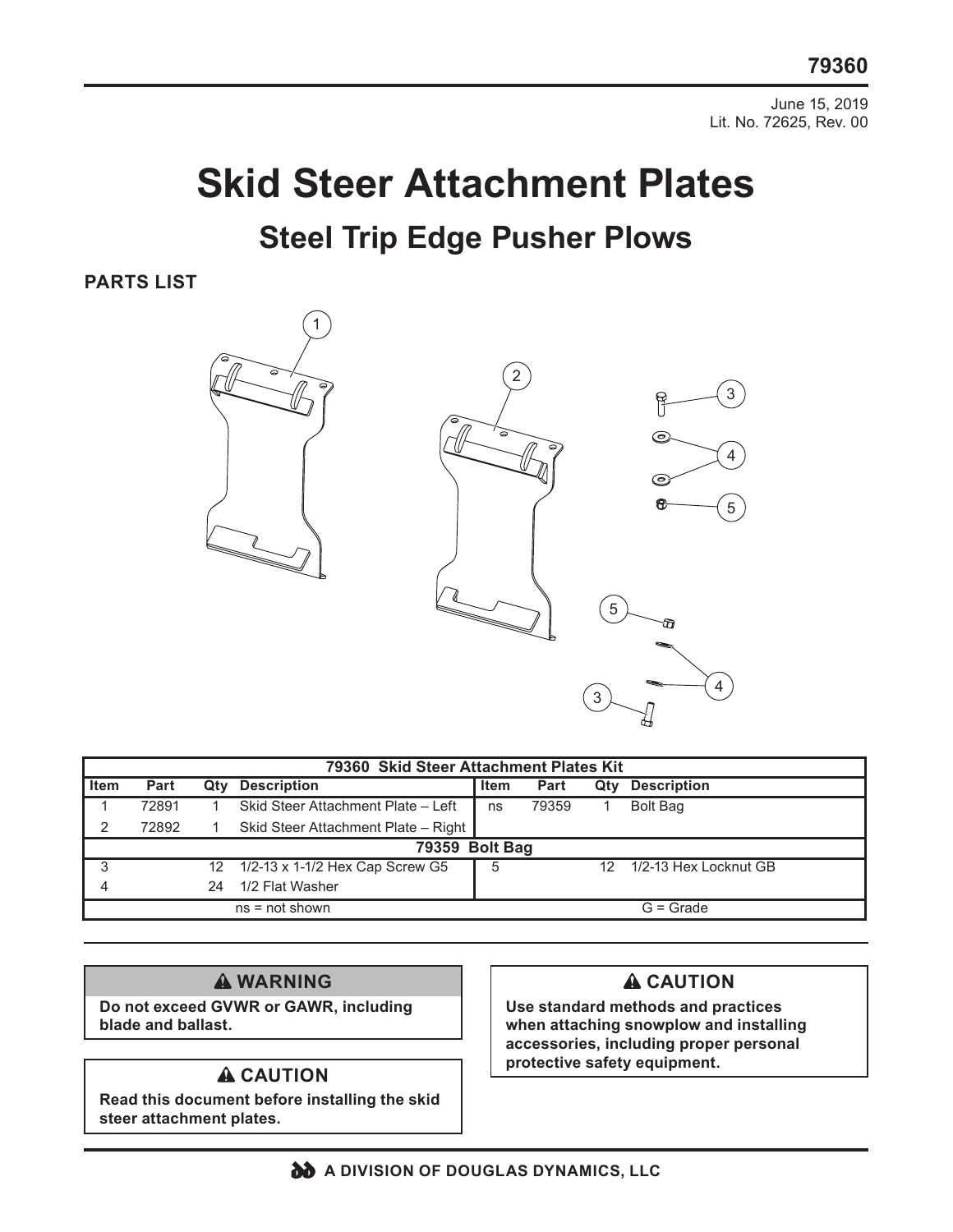### **INSTALLATION INSTRUCTIONS**

Install the skid steer attachment plates to the coupler mounting hubs on the back of the blade using a 1/2" x 1-1/2" cap screw, two 1/2" flat washers, and a 1/2" locknut at each mounting hole, as shown. Tighten fasteners to 75 ft-lb.



#### **ATTACHING SNOWPLOW TO SKID STEER**

The pusher plow skid steer attachment plates are designed to work with the vehicle's OEM attachment bracket.

- 1. Remove the bucket from the skid steer loader.
- 2. Position the skid steer close to the snowplow with the mount points on the skid steer plate aligned with the pusher plow attachment plates.

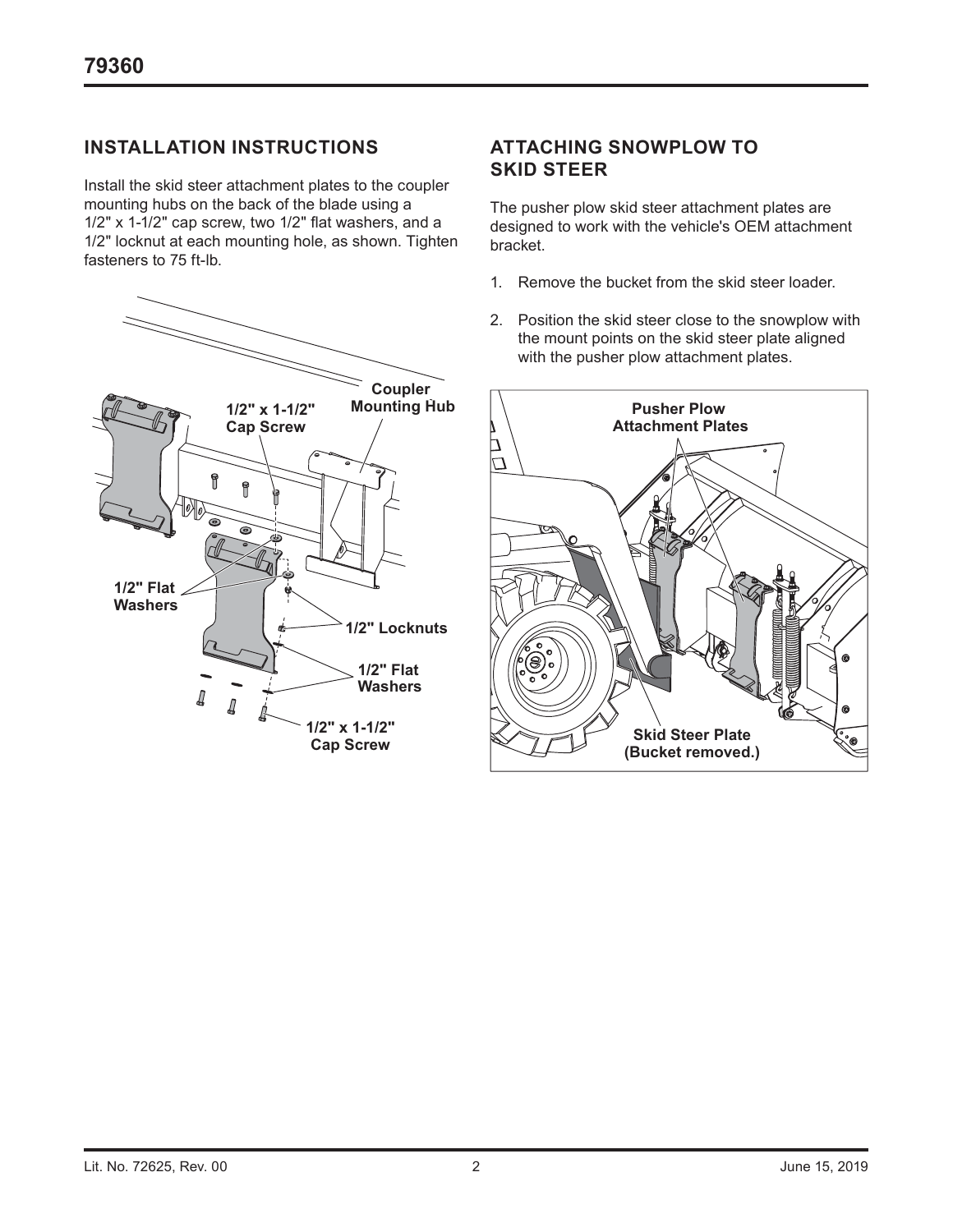3. Tilt the skid steer plate forward and position the top edge of the plate under the receiving pockets on the attachment plates.



- 4. Slowly raise the arms on the skid steer and tilt the skid steer plate toward the cab until the snowplow mount plates are flush with the skid steer plate. Turn the skid steer engine OFF.
- 5. Engage the locking levers by rotating both handles 90° to a horizontal position. The skid steer locking levers shall insert into the snowplow lever receiving holes.